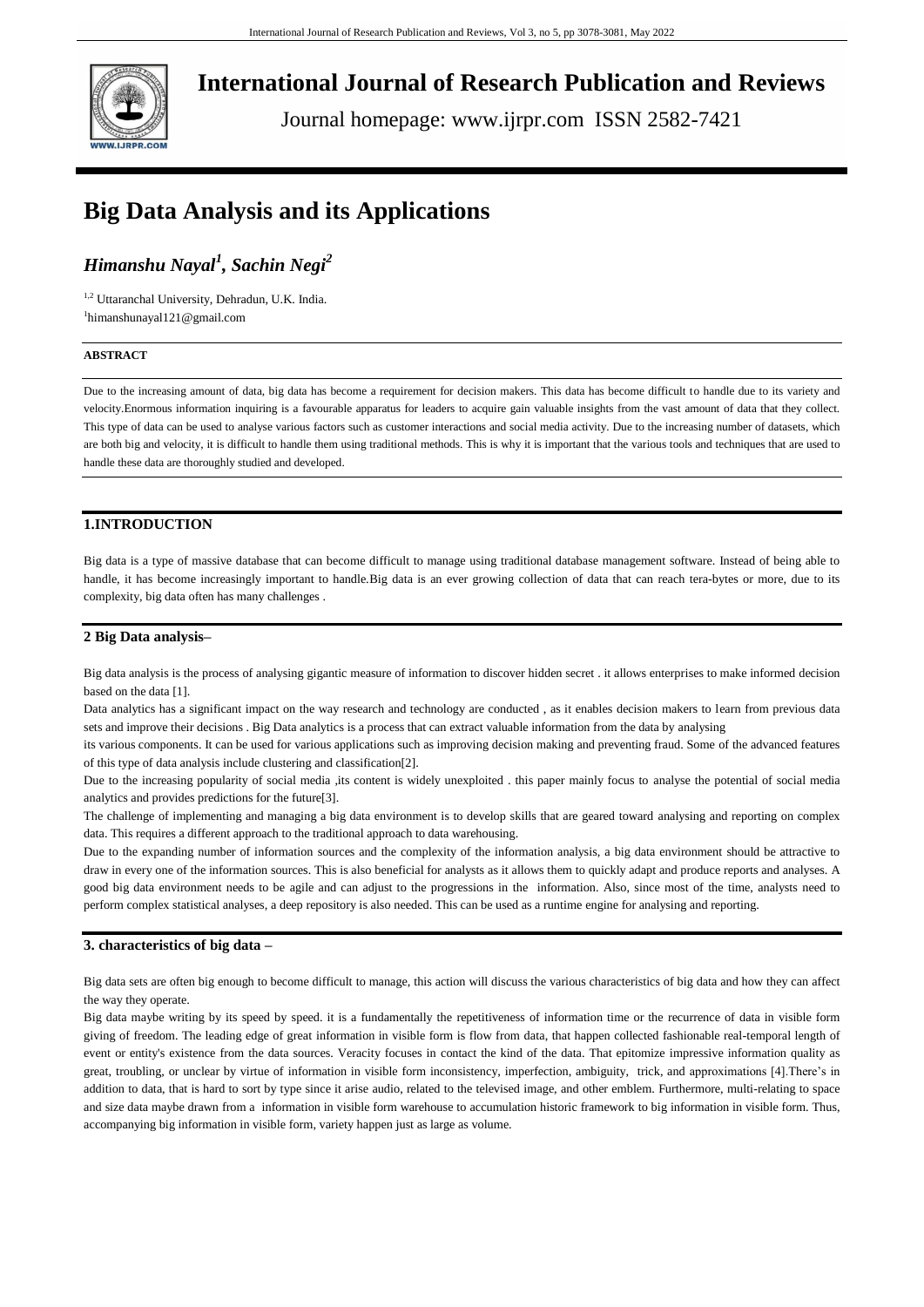#### **4. Big data strategies and tools –**

The big data has came up with the various tools and methods that are used for analysing the data and storing the huge amount of information in the form of data . it then moves on to the various big data analytics process. Big data is data that is at the scale, diversity

and timeliness necessary to enable new insights and business processes, the volume of the information is the sum of its size and intricacy, velocity refers to the rate at which the data is being created , verity also includes the various types of configurations and strategies for investigating the

information, it is defined by the volume of information if contains, it can easily quantified by terms such as western blot buffer used to provide buffering well as the quantity of report and exchanges in its data set.

In another way, in-thought databases accomplish the data fashionable server specific thing remembered, accordingly eliminating round object input/something produced (I/O) and allowing to happen real- temporal length of event or entity's existence responses from the information in visible form-base. Instead of utilizing done by machine disk drives, it concede totally new applications expected developed In addition The different sources of big data analytics has been concluded with the different structured data like unstructured and semi structured data.

#### **5.Big data analytic processing and logical handling–**

The next critical requirement is the analytic processing. According [5],to This process involves analysing and processing large amounts of data. The first step in this process is fast data loading.

The subsequent necessity is quick handling. Since many of the query requests are reaction time basic, the information position design ought to be equipped for handling with high inquiry processing speeds. As big data sets become more complex, the underlying system should be able to handle unforeseen changes in the processing of the data. This model is based on the concept of Map Reduce, which is an equal programming approach that can be utilized for large information handling.

The centre of Apache Hadoop is called Map Reduce, and it performs various information handling and insightful capacities. As per the organization, this worldview depends on reducing a task into a series of steps, which can be executed in parallel.

The Map Reduce job first maps the input values to a bunch of predefined key/esteem matches. It then assigns the tasks to the appropriate pair of outputs. The first step in the Map Reduce job is to partition large tasks into smaller ones, and then assign the output values to the appropriate key/value pair[6].

The main period of a Map Reduce task is to plan an info worth to a bunch of key or worth pairs.[6] This progression segments enormous undertakings into more modest ones, and relegates them to the legitimate key/values matches. The output of the "Reduce" function is then combined with the other values to provide the final result. The map Reduce job starts by creating a task on a specific HDFS server, which then sends the task's results back to the Job Tracker.[7]

The Task Tracker is liable for disseminating the different capacities connected with the map Reduce operation[7]. Hadoop is used to store and query large amounts of data. Its ability to attract all conditions makes it a good choice for analysing big data. This example shows how HDFS stores a large amount of data. It distributes the replicas across various jobs on a particular Data Node.



Fig. 1. MapReduce and HDFS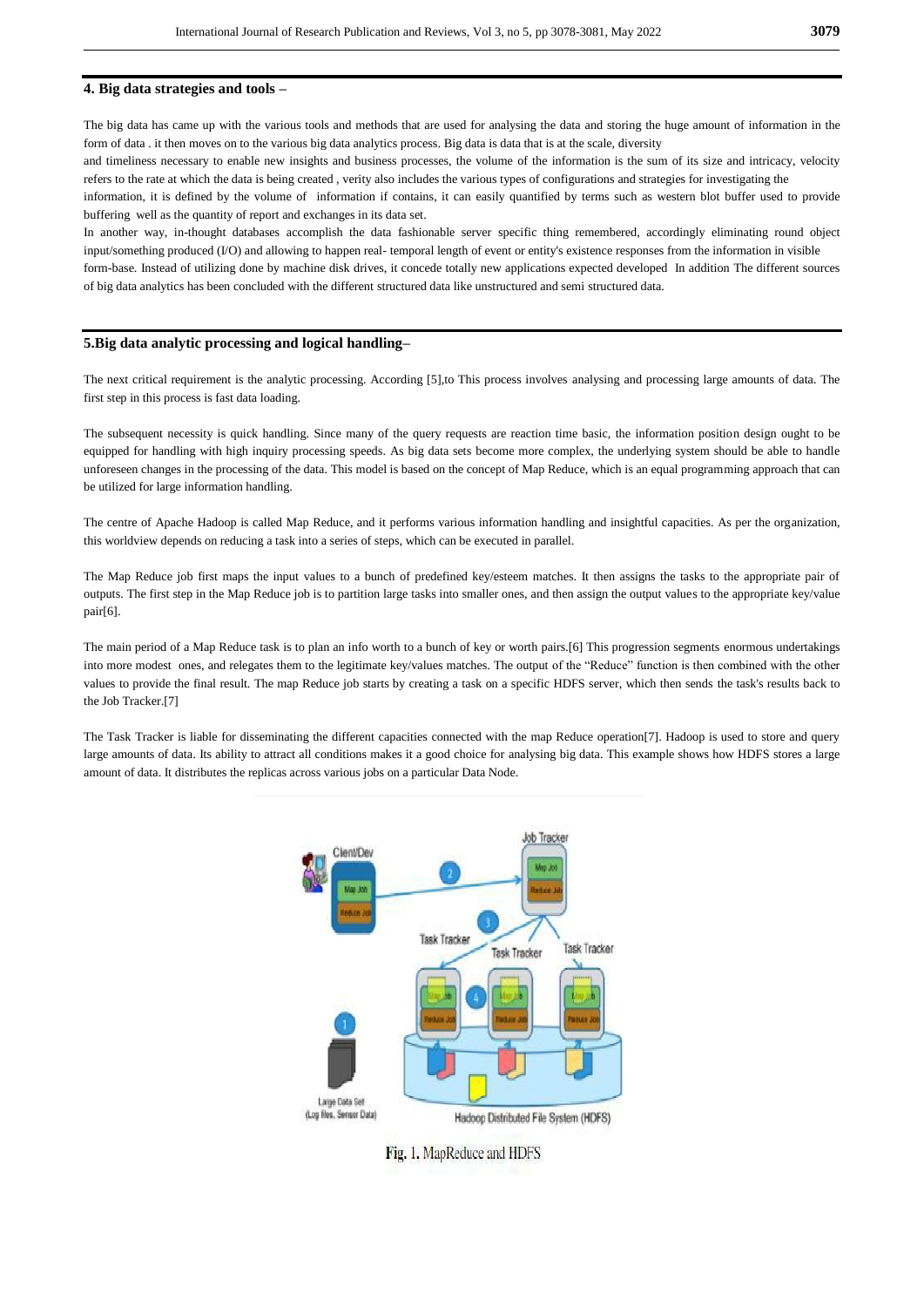#### **3 Big data analytics and dynamic interaction process-**

Big Data Analytics and decision making are the key components of a decision maker's perspective. The ability to gather and interpret large amounts of data has immense significance for decision-makers. Big data is turning into an undeniably significant asset for decision leaders. The capacity to gather and investigate monstrous measures of information is becoming an essential part of businesses. The proper analysis of data can help decision makers make informed decisions, which can result in better business decisions. The framework aims to improve the decision making process related to big data.[8]

Big data is expected to continue to grow as organizations across various sectors become more interested in how it can be used to improve their operations. This is because, they are hurrying to take advantages of the open doors presented by the information and make better decisions.

Big data analytics is becoming more prevalent as organizations seek to analyse and visualize the vast amount of data collected and stored by their customers. This article aims to provide an overview of the various applications that are available in the market that can help them improve their operations.

As per Manyika et al., large information can assist organizations with making new items and administrations by investigating and visualizing their data. It can also help them

develop new models and improve their operations by analysing and reporting on their data. Aside from analysing and visualizing their data, big data can also be used to improve their operations by analysing and reporting on their supply chain intelligence, customer intelligence, and risk management.

#### **3.1 customer perceptive –**Big data

analytics can help organizations improve the profitability of their marketing and sales operations by developing predictive models that can predict customer behaviour and provide targeted marketing campaigns. the social platform can help companies reach out to their customers and engage them in various marketing activities. It can also inform them about the type of product and services they offer and help them make informed marketing decisions[9]

Big data analytics can help organizations identify and segment their customers based on various factors such as age, gender and socioeconomic status, By analysing sentiment data firms can identify which is totally against them. They can then take actions based on these findings[8].

Through text mining, sentiment analysis can be performed on various types of text documents to analyse and understand their emotions. It can then classify different types of sentiments into positive or negative categories. It can also identify words that are associated with a sentiment and relationships between words.

Unlike data mining, text mining focuses on the characteristics of text documents. This type of analysis is commonly used in

analysing and understanding online assessment information, for example, item audits and blog posts. Due to the increasing popularity of social media sites, sentiment analysis is becoming more prevalent[10].

This is a tradition-based approach to analyzing data. Text mining is a different type of analysis that focuses on the content of documents. It's used to understand the meaning of the information contained within them. Due to the increasing number of in-formation documents, text mining has become very important.

#### **3.2 Supply network and execution –**

The ability to monitor and change supplier prices based on competitive conditions and quality can also be utilized to improve margins and reduce inventories . Big data can assist with distinguishing the underlying driver of cost ,which can then lead of better preparation and estimating [10]. In healthcare and government , big data can help improve the efficiency of operations by monitoring and projecting performance . Big data analytics can help organizations predicts and match their supply chain's demand . this can help minimize costs and improve processes.

#### **3.3 quality and improvement-**

More often many industries like manufacturing ,telecommunications ,energy big data plays a vital role as a part of quality and productivity improvement. in the assembling system, prescient examination on huge information can be used to decrease limit the exhibition changeability, as well as forestall quality terms by giving early notification ahead of time alerts. it can reduce scrap rates, and lessening an open door to grandstand, since distinguishing each unsettling influences to its creation communication prior it happen they can escape critical uses [8].

Moreover, huge information examination can result in manufacturing lead enhancements [10]. Moreover, constant information examinations and checking of machine logs can empower directors to go with swifter choices for quality administration. with the rising utilization of electronic wellbeing records, alongside the headways in examination devices, there emerges a valuable opportunity to mine the accessible distinguished users data for evaluating its nature of medical care, as overseeing infections and wellbeing administrations[12].